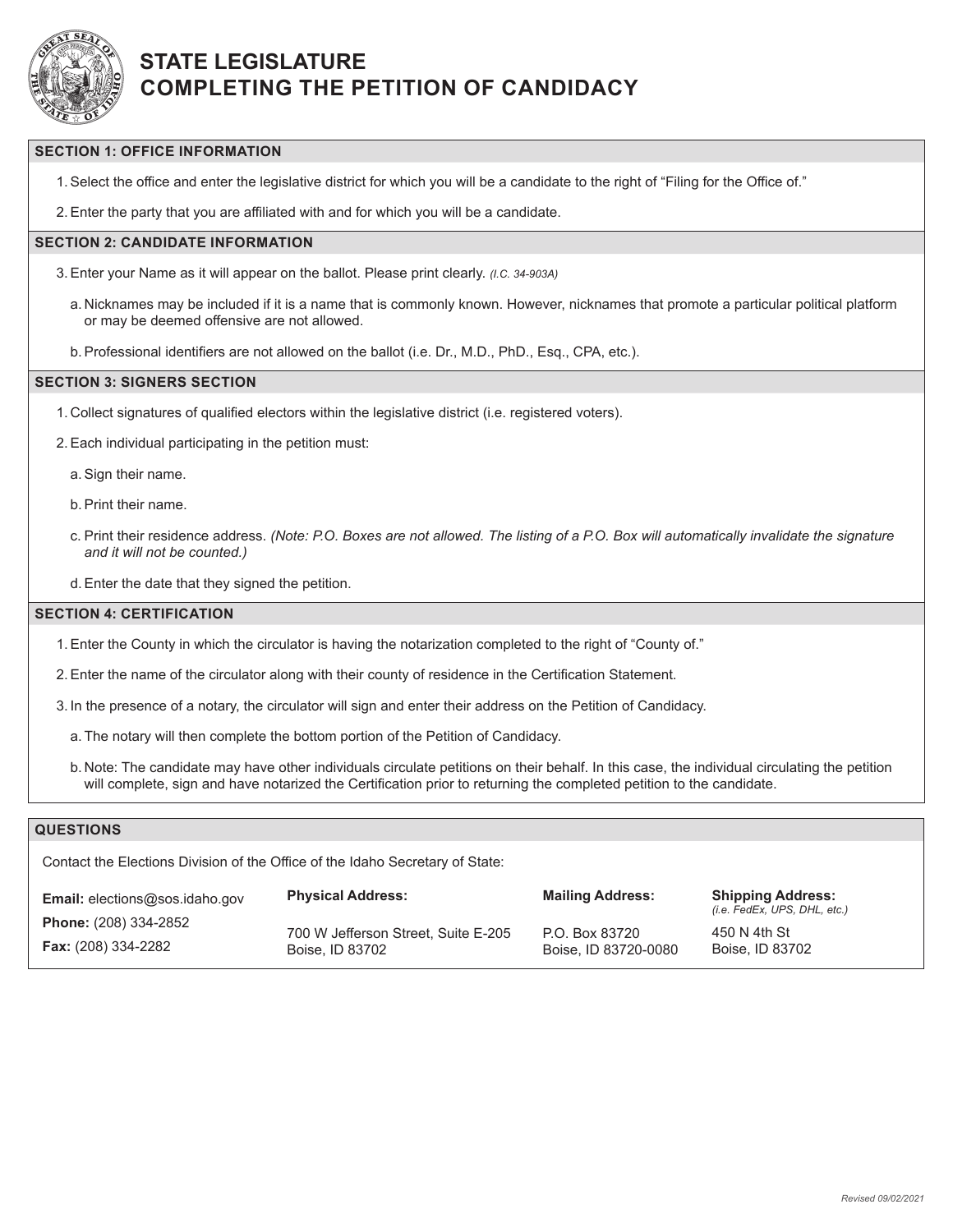

## **STATE LEGISLATURE PETITION FOR CANDIDACY**

In lieu of the filing fee, this petition must be filed in the Office of the Secretary of State with the Declaration of *Candidacy by candidates of all political parties for State Legislative offce during the filing period below. The statutorily required number of signatures of qualified electors must be verified by the appropriate County Clerk prior to filing.*

| <b>CANDIDATE FILING DATES (I.C. 34-704, 34-708)</b>                                                                                     | <b>OFFICE INFORMATION</b>                                                                                           |                   |                    |                        |
|-----------------------------------------------------------------------------------------------------------------------------------------|---------------------------------------------------------------------------------------------------------------------|-------------------|--------------------|------------------------|
| February 28 - March 11, 2022*                                                                                                           | $\Box$ State Senator<br>Filing for the Office of:<br>$\Box$ State Representative A<br>$\Box$ State Representative B |                   |                    | Legislative District # |
| <b>CANDIDATE WITHDRAWAL DATES (I.C. 34-717)</b>                                                                                         |                                                                                                                     |                   |                    |                        |
| Primary Election Deadline: March 25, 2022*<br>General Election Deadline: September 7, 2022*<br>*All deadlines are at 5:00 PM Local Time | <b>Party Affiliation:</b> $\Box$ Constitution                                                                       | $\Box$ Democratic | $\Box$ Libertarian | $\Box$ Republican      |

| <b>CANDIDATE INFORMATION</b>                             |  |
|----------------------------------------------------------|--|
| <b>Candidate Name</b> (As it will appear on the ballot.) |  |

### **SIGNERS STATEMENT**

I, the undersigned, being a qualified elector in the State of Idaho, do hereby certify that I reside at the place set opposite my name, and that I join in the petition of the candidate for the party and office listed above to appear on the Primary Election ballot on May 17th, 2022, and that each for himself says: I have personally signed this petition; I am a qualified elector of the State of Idaho and my residence address is correctly written after my name.

|     | Signature of Petitioner | <b>Printed Name</b> | Residence Address | Date Signed |
|-----|-------------------------|---------------------|-------------------|-------------|
| 1.  |                         |                     |                   |             |
| 2.  |                         |                     |                   |             |
| 3.  |                         |                     |                   |             |
| 4.  |                         |                     |                   |             |
| 5.  |                         |                     |                   |             |
| 6.  |                         |                     |                   |             |
| 7.  |                         |                     |                   |             |
| 8.  |                         |                     |                   |             |
| 9.  |                         |                     |                   |             |
| 10. |                         |                     |                   |             |

| <b>CERTIFICATION</b>                                                                                                                                                                                                                                                                                                                                                                                                                                                                                                                                |          |  |  |  |
|-----------------------------------------------------------------------------------------------------------------------------------------------------------------------------------------------------------------------------------------------------------------------------------------------------------------------------------------------------------------------------------------------------------------------------------------------------------------------------------------------------------------------------------------------------|----------|--|--|--|
| State of Idaho                                                                                                                                                                                                                                                                                                                                                                                                                                                                                                                                      |          |  |  |  |
| I, ___________________________, being first duly sworn say: That I am a resident of the State of Idaho and at least eighteen (18) years of age: that<br>every person who signed this sheet of the foregoing petition signed his or her name thereto in my presence: I believe that each has stated his or her name<br>address and residence correctly, that each signer is a qualified elector of the State of Idaho, and a resident of the county of example is a qualified elector of the State of Idaho, and a resident of the county of example |          |  |  |  |
| Circulator Signature:                                                                                                                                                                                                                                                                                                                                                                                                                                                                                                                               | Address: |  |  |  |
|                                                                                                                                                                                                                                                                                                                                                                                                                                                                                                                                                     |          |  |  |  |
|                                                                                                                                                                                                                                                                                                                                                                                                                                                                                                                                                     |          |  |  |  |
| Notary Signature: Notary Signature:                                                                                                                                                                                                                                                                                                                                                                                                                                                                                                                 |          |  |  |  |
| Notary Public in and for the State of Idaho, residing at                                                                                                                                                                                                                                                                                                                                                                                                                                                                                            | SEAT.    |  |  |  |
|                                                                                                                                                                                                                                                                                                                                                                                                                                                                                                                                                     |          |  |  |  |
| My Commission Expires: _____                                                                                                                                                                                                                                                                                                                                                                                                                                                                                                                        |          |  |  |  |